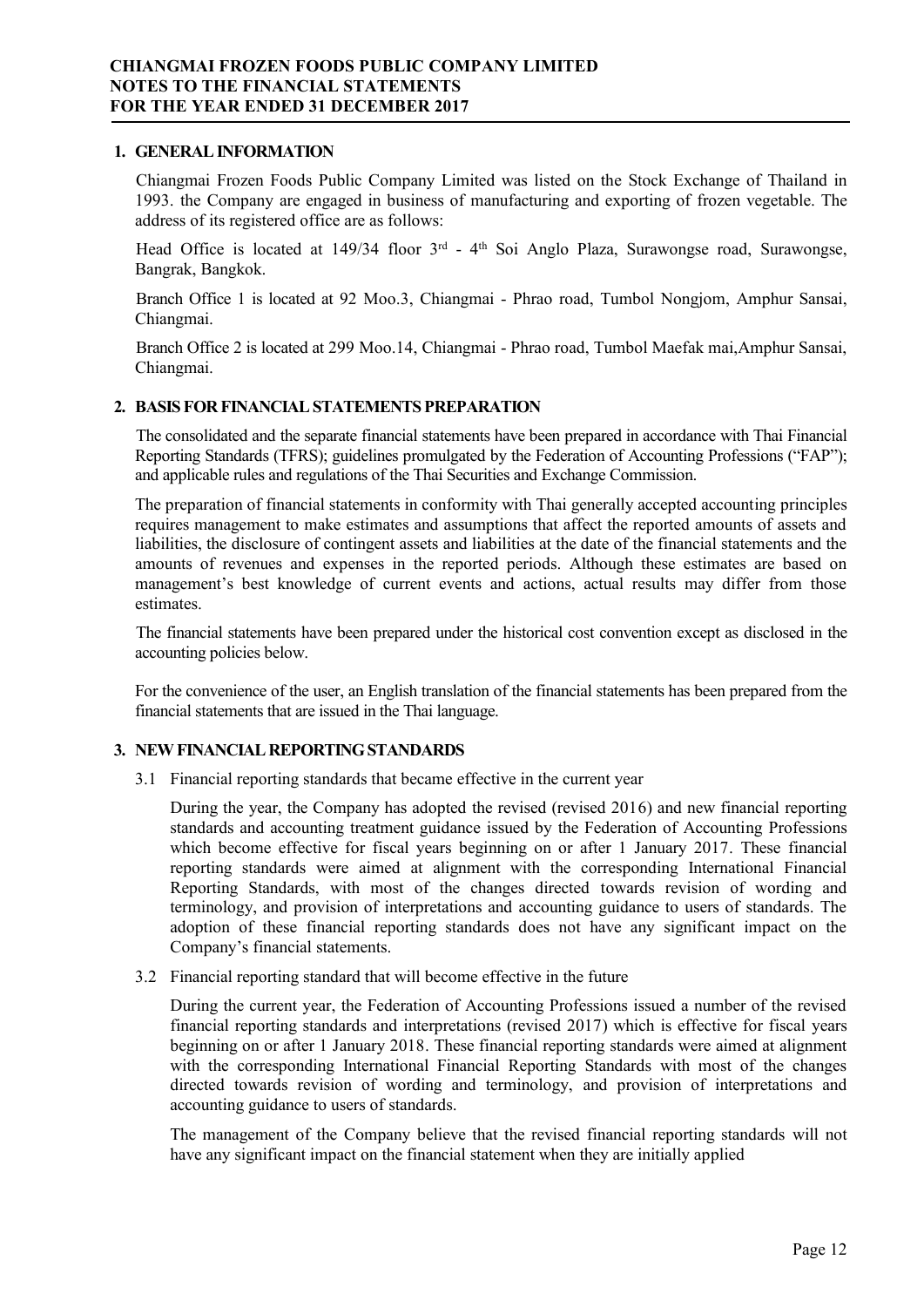### **4. ACCOUNTING POLICIES**

The principal accounting policies adopted in the preparation of these financial statements are set out below;

# **4.1 Cash and cash equivalents**

Cash and cash equivalents consist of cash in hand, cash at banks, and all highly liquid investments with an original maturity of three months or less and not subject to withdrawal restrictions.

Deposits at financial institutions that are restricted in use are presented as "Fixed deposits pledged as collateral" as part of non - current assets in the statements of financial position.

### **4.2 Accounts receivable**

Accounts receivable are carried at original invoice amount less allowance for doubtful accounts.

# **4.3 Allowance for doubtful accounts**

The Company provide allowance for doubtful accounts equal to the estimated losses that may be incurred in the collection of receivables and receivables - planters. The estimated losses are based on the collection experiences and the review of the current status of the existing receivables Bad debts are written off during the year in which they are identified.

# **4.4 Inventories**

Inventories are stated at the lower of cost or net realisable value. Cost is determined by the weighted average method. The cost of purchase comprises both the purchase price and costs directly attributable to the acquisition of the inventory, such as import duties and transportation charges, less all attributable discounts, allowances or rebates. The cost of finished goods and work in progress comprises raw materials, direct labour, other direct costs and related production overheads, the latter being allocated on the basis of normal operating activities. Net realisable value is the estimate of the selling price in the ordinary course of business, less the costs of completion and selling expenses.

At the end of year, the Company considers the physical of finished goods in the estimation of adequately allowance for obsolete.

# **4.5 Investment properties**

Investment properties are measured initially at cost, including transaction costs. Subsequent to initial recognition, investment properties are stated at cost less accumulated depreciation and allowance for loss on impairment (if any).

On disposal of investment properties, the difference between the net disposal proceeds and the carrying amount of the asset is recognised in profit or loss in the period when the asset is derecognised.

# **4.6 Property, plant and equipment**

Property, plant and equipment are initially recorded at cost. All assets except for land are stated at historical cost less accumulated depreciation.

Depreciation of plant and equipment are calculated on the straight line method over their estimated useful lives as follows: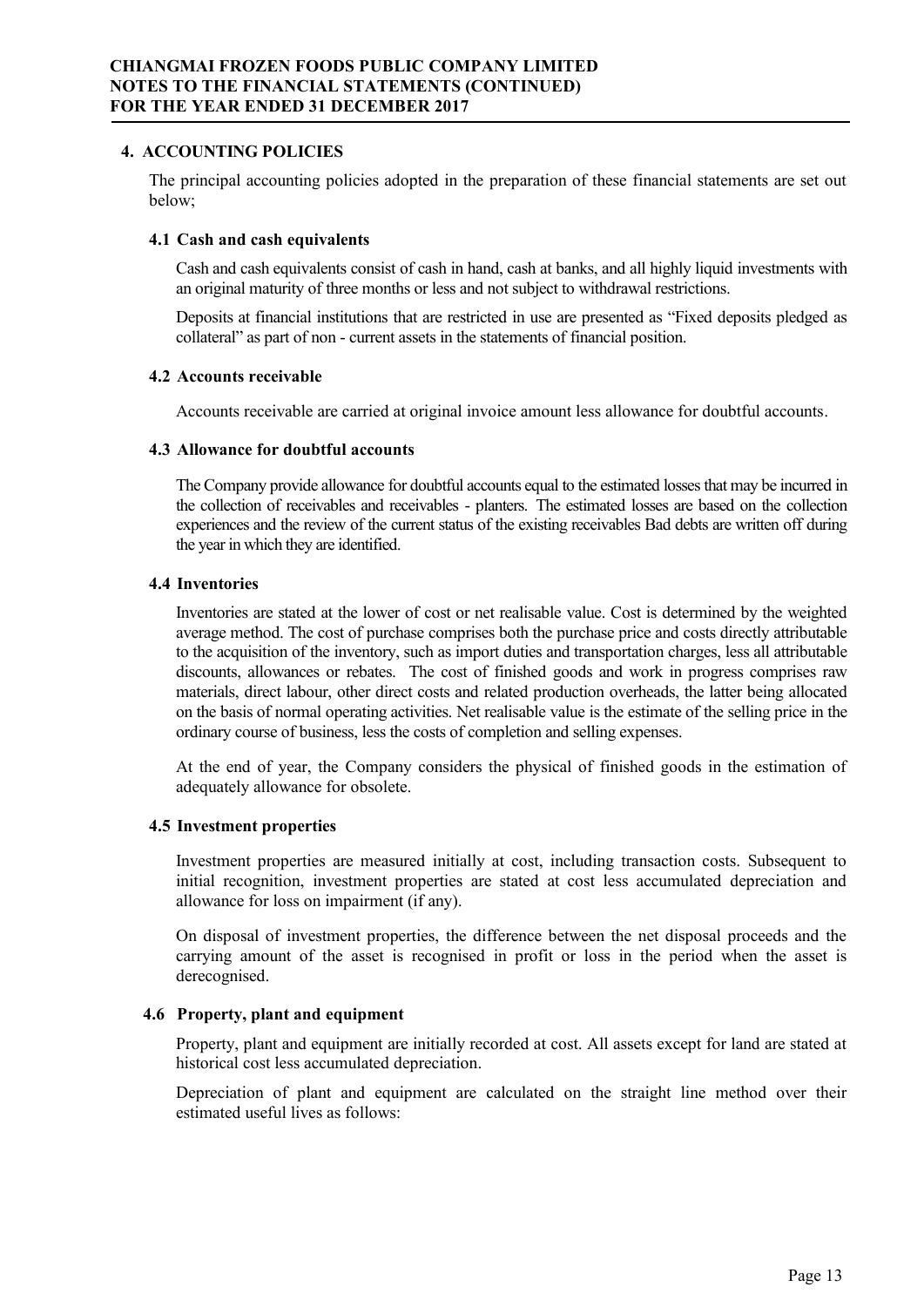|                               | No. of Years    |
|-------------------------------|-----------------|
| Building and Improvement      | $10 - 20$ years |
| Machineries and equipment     | $5 - 10$ years  |
| Vehicles                      | 5 years         |
| Office equipment and fixtures | 5 years         |

When assets are sold or retired, the Company will eliminated their costs and accumulated depreciation from the accounts and any gain or loss resulting from their disposal is included in the statements of income.

Building-in-progress and machinery under installation are stated at cost. These assets are not depreciated until such time as the relevant assets are completed and ready for their intended operational use.

The assets' residual values and useful lives are reviewed, and adjusted if appropriate, at the end of each reporting period.

### **4.7 Intangible asset and amortization**

Intangible asset is computer software which is stated at historical cost and amortized using the straight line method over a period of five - ten (5 - 10) years.

### **4.8 Impairment of assets**

The Company reviewed the impairment of assets whenever events or changes in circumstances indicate that the recoverable amount of assets is below the carrying amount (the higher of an assets selling price or value in use). The review is made for individual assets or the cash generating unit.

In case that the carrying value of an asset exceeds its recoverable amount, the Company recognize the impairment losses in the statements of income. The reversal of impairment losses recognized in prior years is recorded as other income when there is an indication that the impairment losses recognized for the assets no longer exist or are decreased.

### **4.9 Foreign currency transactions**

Foreign currency transactions are translated into Thai Baht using the exchange rates prevailing at the date of the transaction. Monetary assets and liabilities denominated in foreign currency are translated to Thai Baht at the exchange rate prevailing at the statements of financial position date. Gains and losses resulting from the settlement of foreign currency transactions and from the translation of monetary assets and liabilities denominated in foreign currencies, are recognized in the statement of income.

# **4.10 Accounting for leases - where a company is the lessee**

Leases of assets which substantially transfer all the risks and rewards of ownership are classified as finance leases. Finance leases are capitalized at the inception of the lease at the lower of the fair value of the leased property or the present value of the minimum lease payments. Each lease payment is allocated to the principal and to the finance charges so as to achieve a constant rate on the finance balance outstanding. The outstanding rental obligations, net of finance charges, are included in other long-term payables. The interest element of the finance cost is charged to the profit or loss over the lease period. The property, plant or equipment acquired under finance leases is depreciated over the useful life of the assets.

Leases not transferring a significant portion of the risks and rewards of ownership to the lessee are classified as operating leases. Payments made under operating leases (net of any incentives received from the less or) are charged to the profit or loss on a straight - line basis over the period of the lease.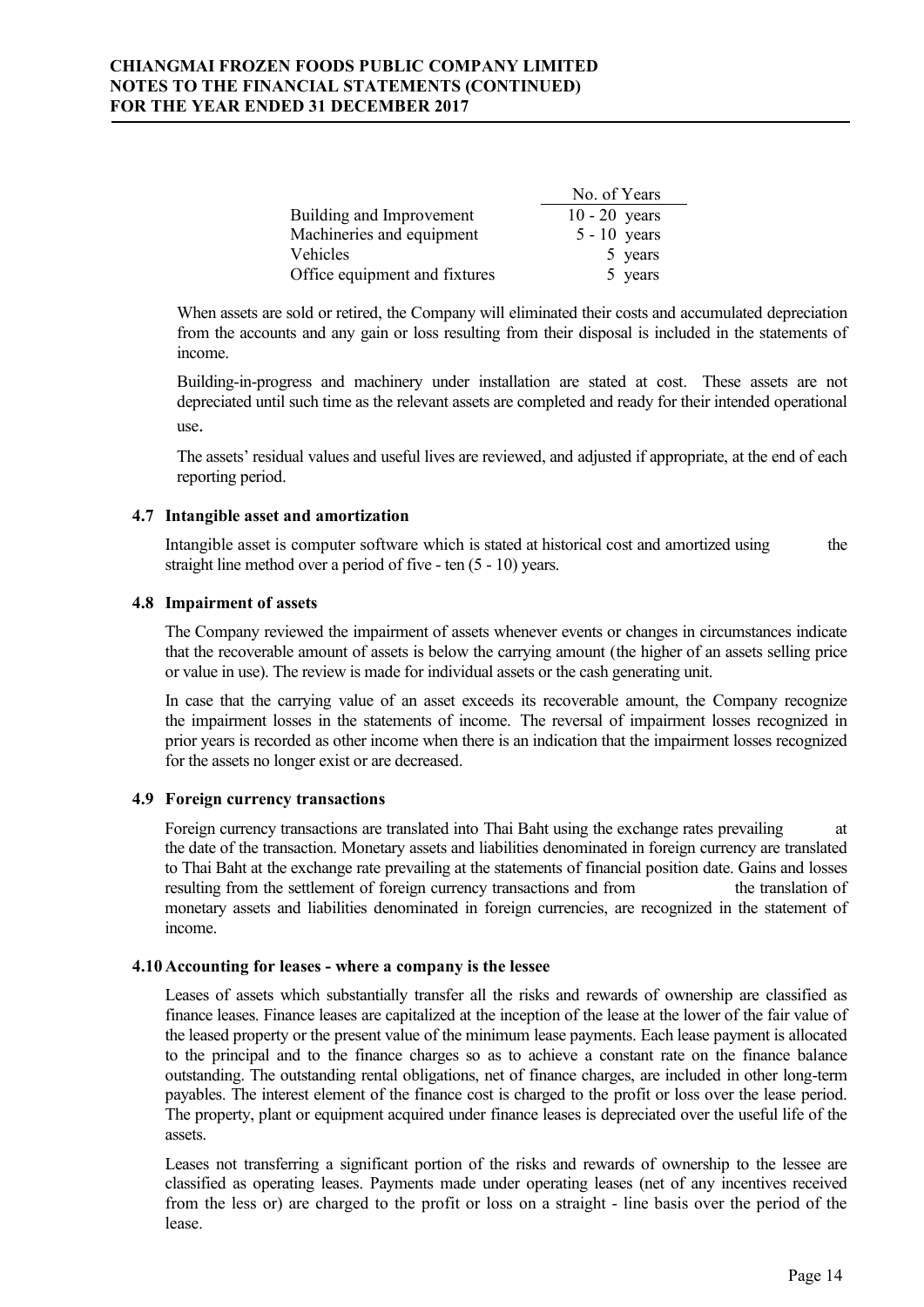### **4.11Employee benefits**

#### **Short - term employee benefits**

Salaries, wages, bonuses and contributions to the social security fund are recognised as expenses when incurred.

#### **Post - employment benefits**

Defined contribution plans

The Company, and its employees have jointly established a provident fund. The fund is monthly contributed by employees and by the Company. The fund's assets are held in a separate trust fund and the Company contributions are recognised as expenses when incurred.

#### Defined benefit plans

The Company have obligations in respect of the severance payments it must make to employees upon retirement under labor law. The Company and its subsidiaries treat these severance payment obligations as a defined benefit plan.

The obligation under the defined benefit plan is determined by a professionally qualified independent actuary based on actuarial techniques, using the projected unit credit method.

Actuarial gains and losses arising from other long - term benefits are recognised immediately in other comprehensive income.

#### **4.12 Provisions**

Provisions are recognized when the Company has a present legal or constructive obligation as a result of past events, it is probable that an outflow of resources will be required to settle the obligation, and a reliable estimate of the amount can be made. Where the Company and subsidiary expect a provision to be reimbursed, the reimbursement is recognized as a separate asset but only when the reimbursement is virtually certain.

### **4.13 Revenue recognition**

The Company recognized sales as income when goods are delivered and the risks and rewards are transferred to customers.

Interest income is recognized on a time proportion basis that reflects the effective yield on the asset.

### **4.14 Income tax**

Income tax expense represents the sum of corporate income tax currently payable and deferred tax.

#### **Current tax**

Current income tax is provided in the accounts at the amount expected to be paid to the taxation authorities, based on taxable profits determined in accordance with tax legislation.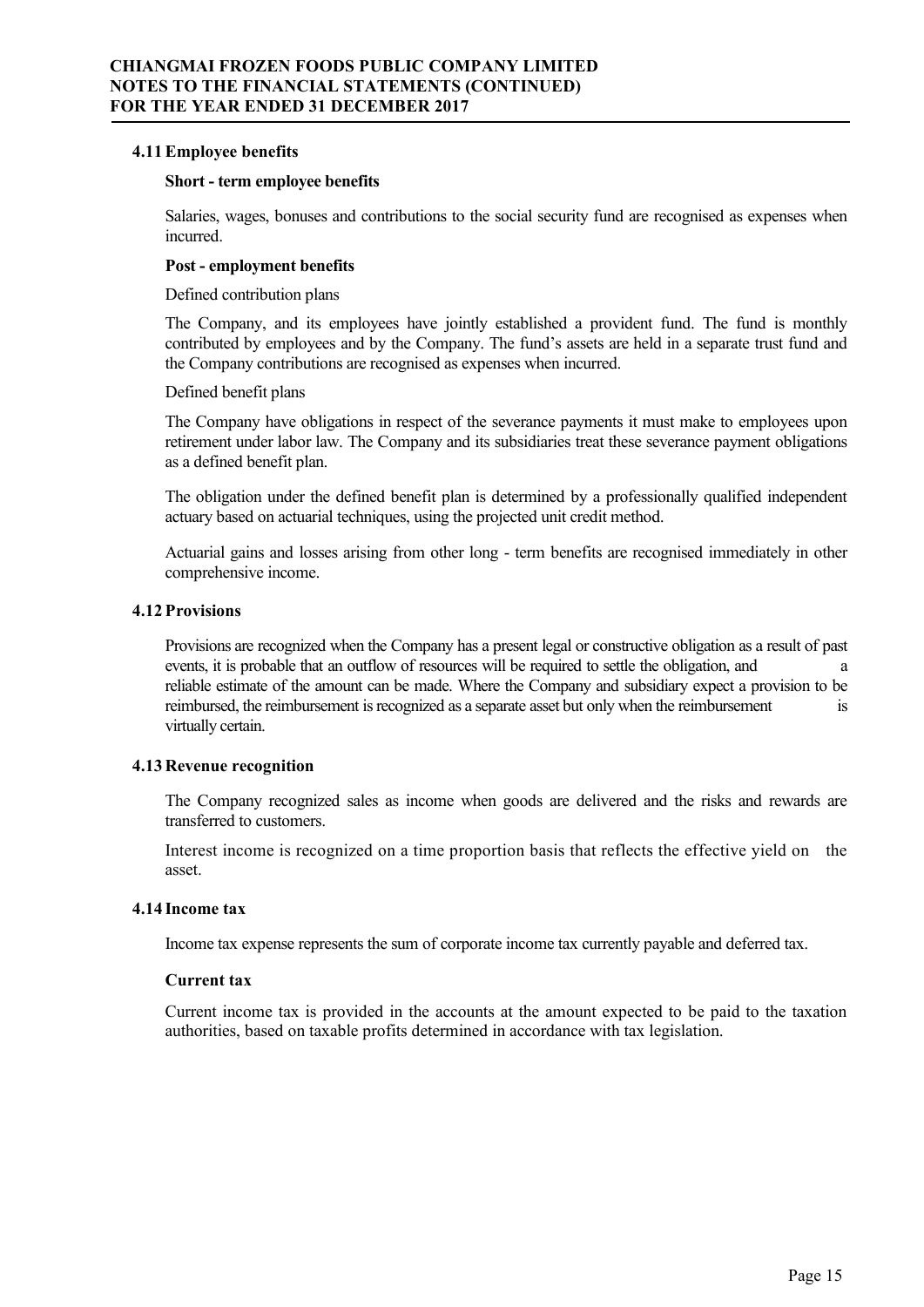#### **Deferred tax**

Deferred income tax is provided on temporary differences between the tax bases of assets and liabilities and their carrying amounts at the end of each reporting period, using the tax rates enacted at the end of the reporting period.

The Company recognise deferred tax liabilities for all taxable temporary differences while they recognise deferred tax assets for all deductible temporary differences and tax losses carried forward to the extent that it is probable that future taxable profit will be available against which such deductible temporary differences and tax losses carried forward can be utilised.

At each reporting date, the Company reviews and reduces the carrying amount of deferred tax assets to the extent that it is no longer probable that sufficient taxable profit will be available to allow all or part of the deferred tax asset to be utilised.

The Company records deferred tax directly to shareholders' equity if the tax relates to items that are recorded directly to shareholders' equity.

#### **4.15Basic earnings per share**

Basic earnings per share is calculated by dividing the net income by weighted average number of paid - up common shares during the years.

#### **4.16 Financial instruments**

Financial assets carried on the statements of financial position include cash and cash equivalents, fixed deposit, trade and other receivable. Financial liabilities carried on the statements of financial position include trade accounts payable, accrued income tax and accrued expenses. The particular recognition methods adopted are disclosed in the individual policy statements associated with each item.

#### **4.17 Fair value measurement**

Fair value is the price that would be received to sell an asset or paid to transfer a liability in an orderly transaction between buyer and seller (market participants) at the measurement date. The Company and its subsidiaries apply a quoted market price in an active market to measure their assets and liabilities that are required to be measured at fair value by relevant financial reporting standards. Except in case of no active market of an identical asset or liability or when a quoted market price is not available, the Company and its subsidiaries measure fair value using valuation technique that are appropriate in the circumstances and maximises the use of relevant observable inputs related to assets and liabilities that are required to be measured at fair value.

All assets and liabilities for which fair value is measured or disclosed in the financial statements are categorised within the fair value hierarchy into three levels based on categorise of input to be used in fair value measurement as follows:

Level 1 - Use of quoted market prices in an observable active market for such assets or liabilities

Level 2 - Use of other observable inputs for such assets or liabilities, whether directly or indirectly

Level 3 - Use of unobservable inputs such as estimates of future cash flows

At the end of each reporting period, the Company and its subsidiaries determine whether transfers have occurred between levels within the fair value hierarchy for assets and liabilities held at the end of the reporting period that are measured at fair value on a recurring basis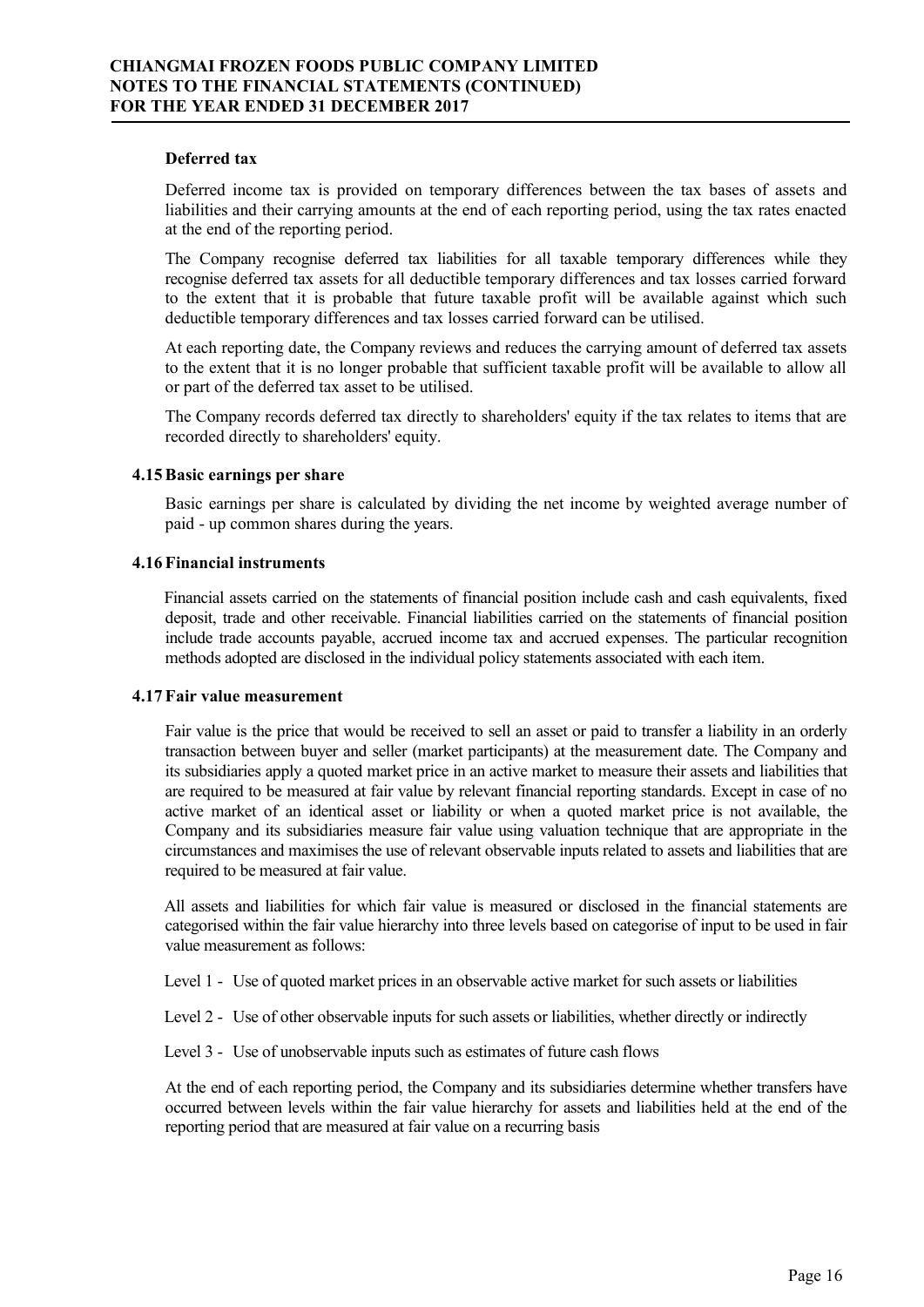### **4.18 Significant accounting judgements and estimates**

The preparation of financial statements in conformity with generally accepted accounting principles at times requires management to make subjective judgements and estimates regarding matters that are inherently uncertain. These judgements and estimates affect reported amounts and disclosures and actual results could differ from these estimates. Significant judgements and estimates are as follows:

# Property plant and equipment/Intangible assets

In determining depreciation of plant, equipment and intangible assets, the management is required to make estimates of the useful lives and residual values of the Company's plant and equipment and to review estimate useful lives and residual values when there are any changes.

In addition, the management is required to review property, plant and equipment for impairment on a periodical basis and record impairment losses when it is determined that their recoverable amount is lower than the carrying amount. This requires judgements regarding forecast of future revenues and expenses relating to the assets subject to the review.

# Allowance for doubtful accounts

In determining an allowance for doubtful accounts, the management needs to make judgement and estimates based upon, among other things, past collection history, aging profile of outstanding debts and the prevailing economic condition.

# Allowance for net realizable value

The Company considers the allowance for net realizable value based on the estimate of selling price in the ordinary course of business and normal condition of inventory. The net realizable value is the estimate of the selling price in the ordinary course of business, less the costs of completion and selling expenses.

# Deferred tax assets

Deferred tax assets are recognised for deductible temporary differences and unused tax losses to the extent that it is probable that taxable profit will be available against which the temporary differences and losses can be utilised. Significant management judgement is required to determine the amount of deferred tax assets that can be recognised, based upon the likely timing and level of estimate future taxable profits.

### Leases

In determining whether a lease is to be classified as an operating lease or finance lease, the management is required to use judgement regarding whether significant risk and rewards of ownership of the leased asset has been transferred, taking into consideration terms and conditions of the arrangement.

### Post-employment benefits under defined benefit plans

The obligation under the defined benefit plan is determined based on actuarial techniques. Such determination is made based on various assumptions, including discount rate, future salary increase rate, mortality rate and staff turnover rate.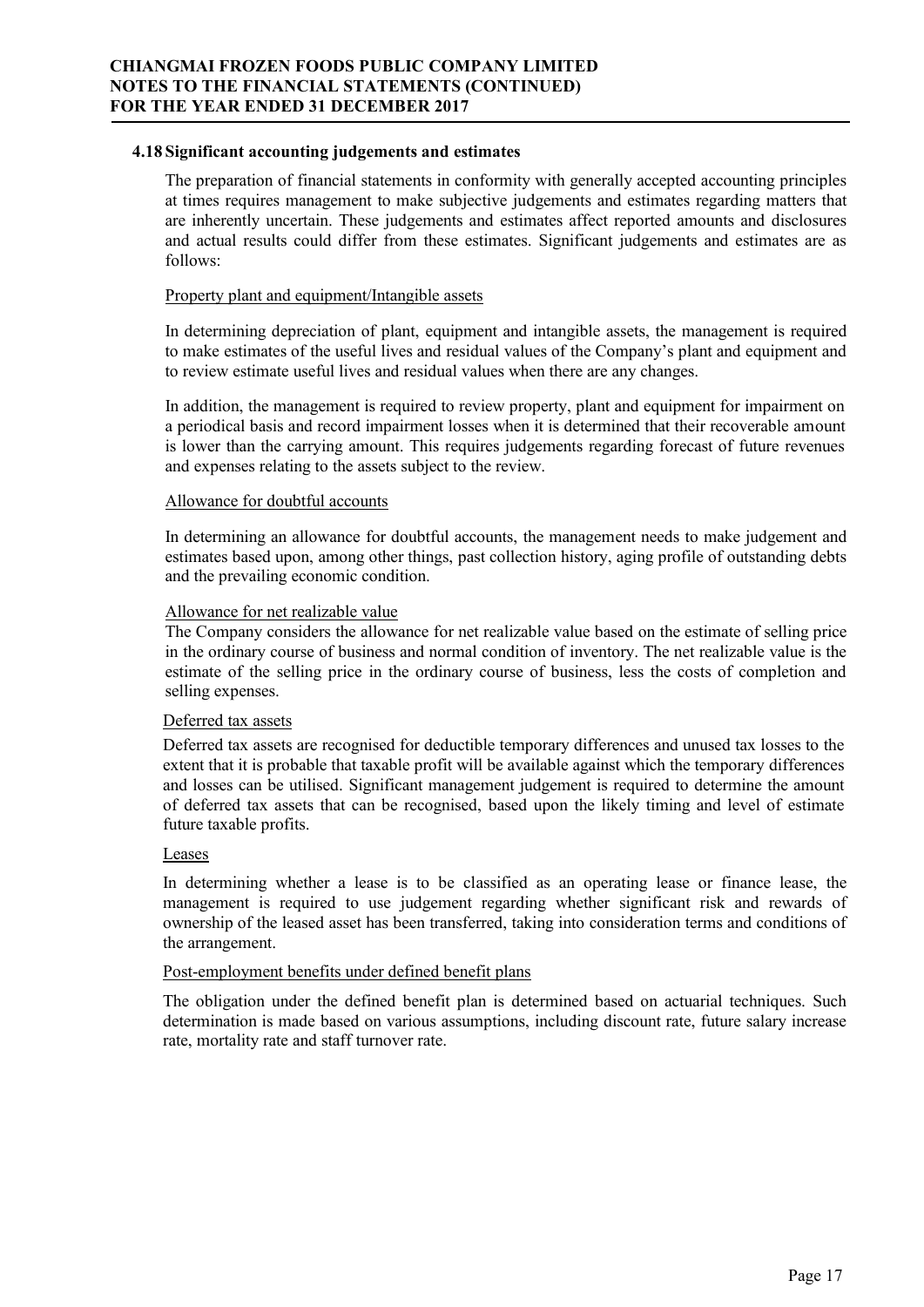#### **4.19 Related person and companies**

Enterprises and individuals that directly, or indirectly through one or more intermediaries, control, or are controlled by, or are under common control with, the Company, including holding companies, subsidiary and fellow subsidiary are related parties of the Company. Associates and individuals owning, directly or indirectly, an interest in the voting power of the Company that gives them significant influence over the enterprise, key management personnel, including directors and officers of the Company and close members of the family of these individuals and companies associated with these individuals also constitute related parties.

In considering each possible related party relationship, attention is directed to the substance of the relationship, and not merely the legal form.

# **5. TRANSACTIONS WITH RELATED COMPANIES**

### **5.1 Relationships and pricing policies**

The relationship and pricing policies among the Company and related companies are as follows:

|                             | Relationship                      |
|-----------------------------|-----------------------------------|
| <b>Related companies:</b>   |                                   |
| C.T.Prosper Group Co., Ltd. | Common Shareholders and directors |
|                             | <b>Pricing policy</b>             |

Rental income At contract price which had been agreed upon

# **5.2 Revenue and expenses among the Company and related companies**

Revenue and expenses among the Company and related companies for the years then ended 31 December 2017 and 2016 are as follows:

|                                     | In Baht    |            |  |
|-------------------------------------|------------|------------|--|
|                                     | 2017       | 2016       |  |
| Other income                        |            |            |  |
| C.T. Prosper Group Co., Ltd.        | 90,000     | 90,000     |  |
| Directors and management's benefits |            |            |  |
| Short - term employee benefits      | 35,073,996 | 32,118,165 |  |
| Post - employment benefits          | 870,310    | 805,387    |  |
| Total                               | 35,944,306 | 32,923,552 |  |

### **6. CASH AND CASH EQUIVALENTS**

|                  | In Baht      |               |  |
|------------------|--------------|---------------|--|
|                  | 2016<br>2017 |               |  |
| Cash             | 146,900      | 110,000       |  |
| Current deposits | 20,000       | 20,000        |  |
| Saving deposits  | 126,576,776  | 405,001,595   |  |
| Total            | 126,743,676  | 405, 131, 595 |  |

The weighted average effective interest rates of deposits at financial institutions were 0.2% to 0.625% per annum (2016 : 0.2% to 1.0% per annum).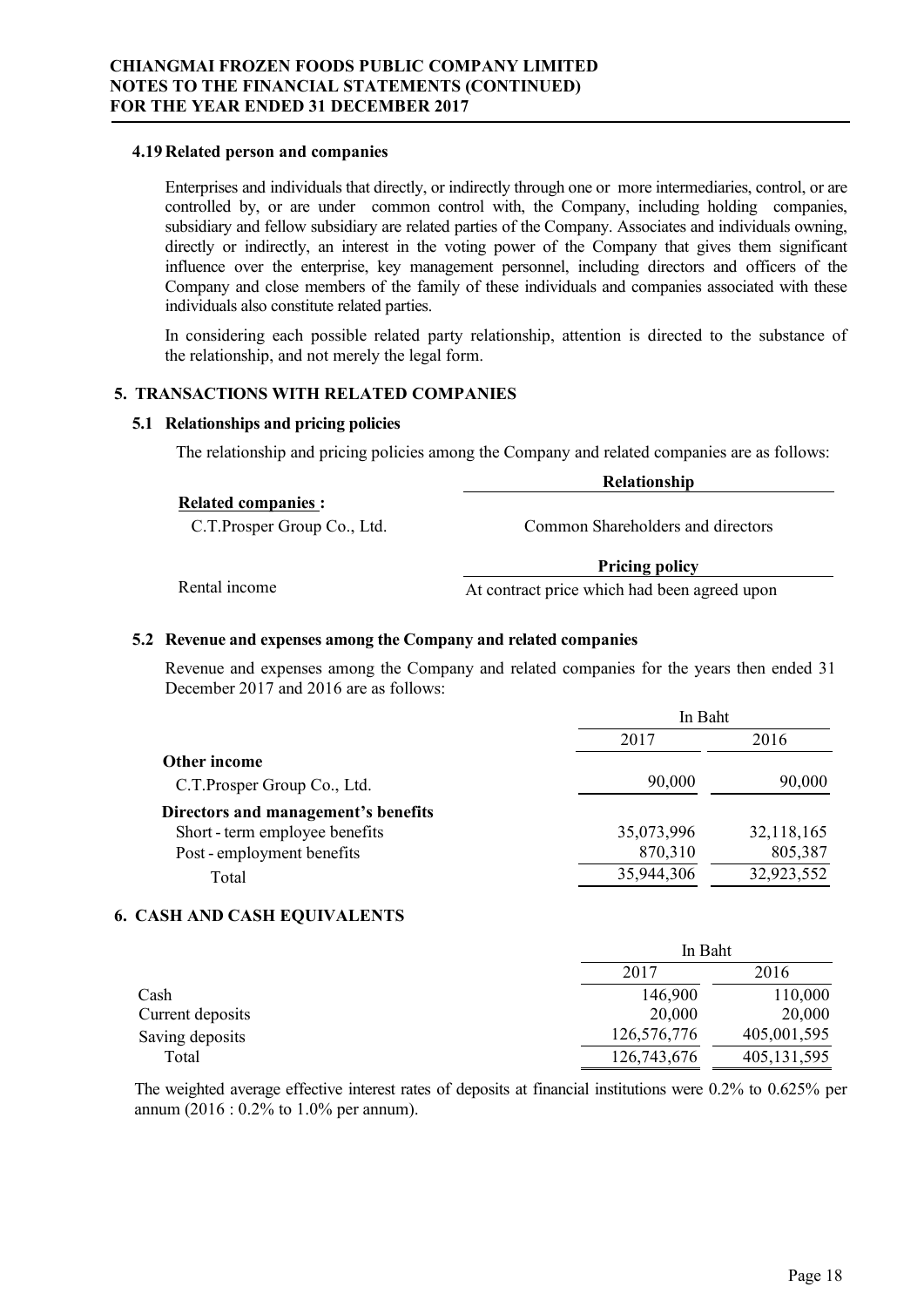# **7. SHORT – TERM INVESTMENTS**

|                           |               | In Baht     |  |  |
|---------------------------|---------------|-------------|--|--|
|                           | 2017          | 2016        |  |  |
| Fixed deposits            | 250,000,000   | 200,000,000 |  |  |
| Trading investment - Fund | 180, 199, 999 | 150,681,734 |  |  |
| Total                     | 430,199,999   | 350,681,734 |  |  |
|                           |               |             |  |  |

The movement in short - term investments for the years ended 31 December 2017 and 2016 can be analysed as follows:

|                              | In Baht         |             |  |
|------------------------------|-----------------|-------------|--|
|                              | 2017            | 2016        |  |
| Opening balance              | 150,681,734     |             |  |
| Additions                    | 280,000,000     | 150,000,000 |  |
| Disposal                     | (250, 681, 734) |             |  |
| Gain on change in fair value | 199.999         | 681,734     |  |
| Ending balance               | 180,199,999     | 150,681,734 |  |

# **8. TRADE AND OTHER RECEIVABLES**

| 2016<br>2017                                                   |           |
|----------------------------------------------------------------|-----------|
| 66,298,480<br>73,587,010<br>Trade receivable - other companies |           |
| Value added tax receivable<br>3,834,041                        | 1,784,858 |
| Interest receivable<br>918,356                                 | 183,562   |
| 2,232,757<br>Other receivables                                 | 1,695,314 |
| 69,962,214<br>80,572,164<br>Total                              |           |

The aging of outstanding balance as at 31 December 2017 and 2016 are as follows:

|                                              | In Baht    |            |  |
|----------------------------------------------|------------|------------|--|
|                                              | 2017       | 2016       |  |
| Trade receivable - other companies           |            |            |  |
| Within credit terms                          | 59,619,904 | 62,823,858 |  |
| Overdue                                      |            |            |  |
| Less than 3 months                           | 13,967,106 | 1,456,334  |  |
| $3 - 6$ months                               |            | 2,018,288  |  |
| Total Trade receivable - other companies Net | 73,587,010 | 66,298,480 |  |
|                                              |            |            |  |

# **9. ACCOUNTS RECEIVABLE - PLANTERS**

|                                      | In Baht      |            |  |
|--------------------------------------|--------------|------------|--|
|                                      | 2017         | 2016       |  |
| Accounts receivable - planters       | 44, 341, 686 | 48,902,397 |  |
| Less Allowance for doubtful accounts | (657, 551)   | (621, 897) |  |
| Net                                  | 43,684,135   | 48,280,500 |  |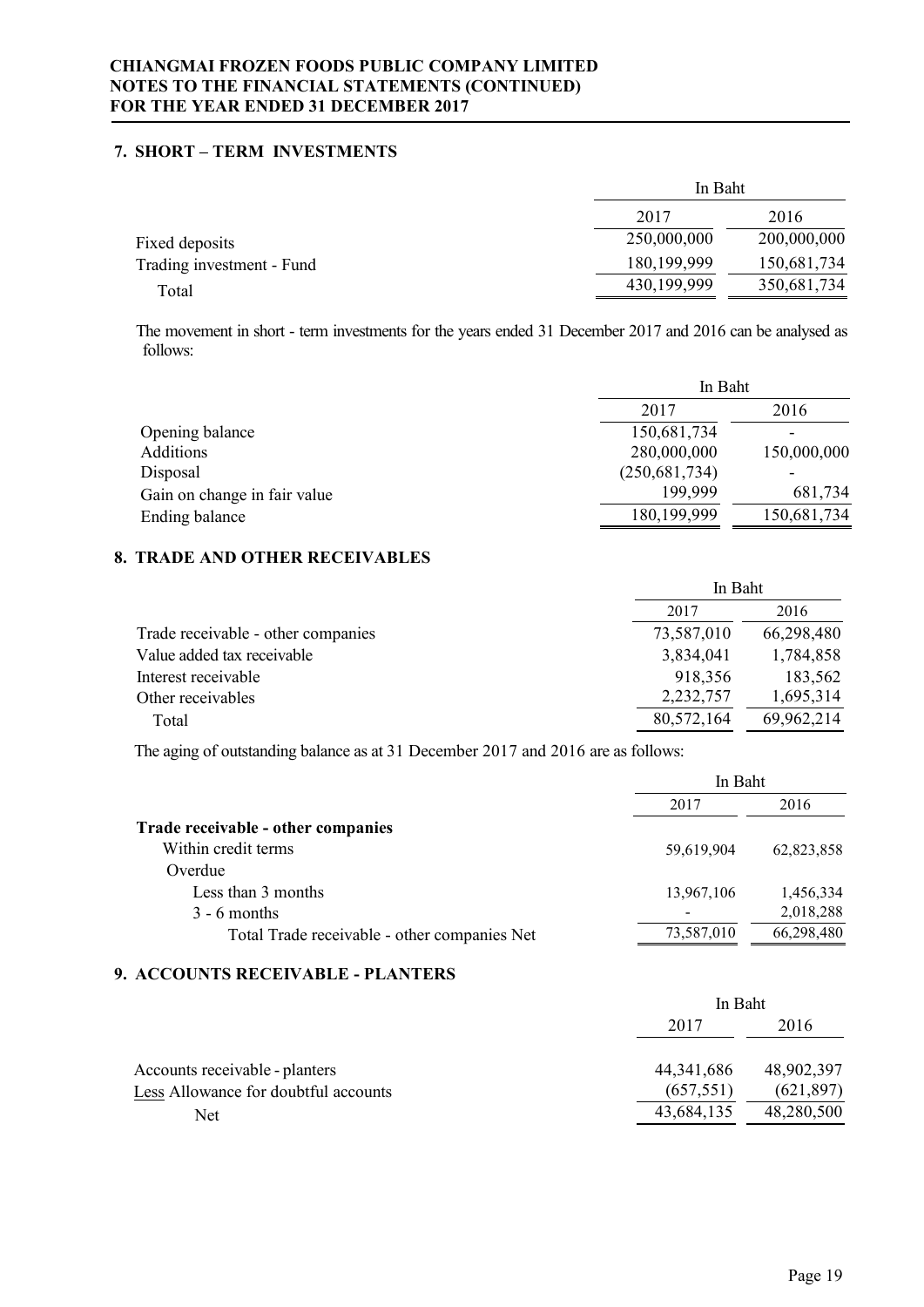### **10. INVENTORIES**

|                                                |             |               | In Baht                                    |               |                   |               |
|------------------------------------------------|-------------|---------------|--------------------------------------------|---------------|-------------------|---------------|
|                                                | Cost        |               | Allowance for diminution<br>of inventories |               | Inventories - net |               |
|                                                | 2017        | 2016          | 2017                                       | 2016          | 2017              | 2016          |
| Finished goods and<br>semi - finished products | 398,518,008 | 300, 382, 012 | (6,856,341)                                | (5,230,095)   | 391,661,667       | 295, 151, 917 |
| Raw material and<br>Supplies                   | 23,022,892  | 27,399,460    | (302, 511)                                 | (1,954,982)   | 22,720,381        | 25,444,478    |
| Seeds, insecticide<br>Fertilizer               | 19,182,911  | 24,479,440    | (10, 380)                                  | (10, 380)     | 19,172,531        | 24,469,060    |
| Total                                          | 440,723,811 | 352,260,912   | (7,169,232)                                | (7, 195, 457) | 433,554,579       | 345,065,455   |

In 2017 the Company reversed the write - down of cost of inventories by Baht 0.002 million ,and reduced the amount of inventories recognised as expenses during the year and In 2016 the company reduced cost of inventories by Baht 3.73 million to reflect the net realizable value, This was included in cost of sales.

# **11. INVESTMENT IN RELATED COMPANY**

As at 31 December 2017

|                                          |                                             | Paid - up Capital | Holdings | At Cost    |
|------------------------------------------|---------------------------------------------|-------------------|----------|------------|
|                                          | Nature of Business                          | (In Baht)         | (%)      | (In Baht)  |
|                                          | Manufacturing and<br>distributing of frozen |                   |          |            |
| Sino - Thai Freeze $\&$<br>Dry Co., Ltd. | product and freeze<br>dried product         | 250,000,000       | 15       | 37,500,000 |

According to the Board of Director 3/2017, on 12 May 2017, the Company invested in the ordinary shares of Sino - Thai Freeze Dry Co., Ltd. ("STFD") in 15 percentage of total registration ordinary shares.

# **12. INVESTMENT PROPERTIES**

Investment properties of the Company as at 31 December 2017 and 2016 represent the book value of the Company's plot of land which held for nonspecific purpose.

As at 31 December 2017 and 2016, the fair value of the investment property has been determined based on Market Approach performed by an accredited independent value is amounting to Baht 76.3 million.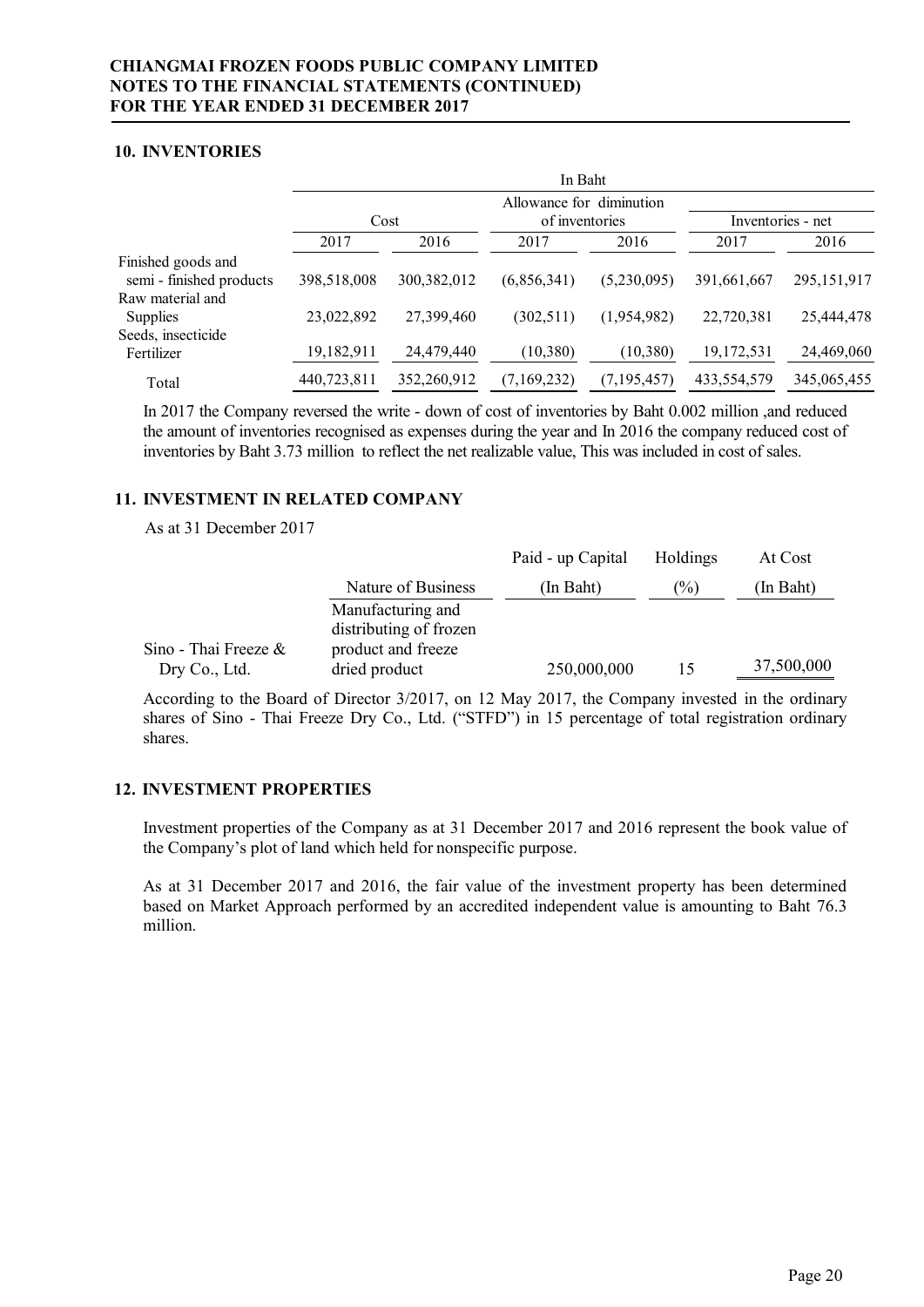# **13. PROPERTY, PLANT AND EQUIPMENT**

|                                                       |                         |                             |                              | In Baht        |                                     |                                                                |                 |
|-------------------------------------------------------|-------------------------|-----------------------------|------------------------------|----------------|-------------------------------------|----------------------------------------------------------------|-----------------|
|                                                       | Land and<br>Improvement | Building and<br>Improvement | Machineries and<br>equipment | Vehicle        | Office<br>equipment and<br>fixtures | Building in<br>progress and<br>machinery under<br>installation | Total           |
|                                                       |                         |                             |                              |                |                                     |                                                                |                 |
| As at 1 January 2016                                  |                         |                             |                              |                |                                     |                                                                |                 |
| Cost                                                  | 88, 365, 073            | 454,482,312                 | 792,349,274                  | 37,761,850     | 22,634,110                          | 16,308,920                                                     | 1,411,901,539   |
| Less Accumulated depreciation                         | (6,307,701)             | (360, 606, 152)             | (685, 484, 515)              | (32,068,791)   | (19,687,787)                        |                                                                | (1,104,154,946) |
| Allowance for impairment                              |                         | (808, 260)                  | (1,038,775)                  |                |                                     |                                                                | (1,847,035)     |
| Net book value                                        | 82,057,372              | 93,067,900                  | 105,825,984                  | 5,693,059      | 2,946,323                           | 16,308,920                                                     | 305,899,558     |
| Transaction during the year ended<br>31 December 2016 |                         |                             |                              |                |                                     |                                                                |                 |
| Opening net book value                                | 82,057,372              | 93,067,900                  | 105,825,984                  | 5,693,059      | 2,946,323                           | 16,308,920                                                     | 305,899,558     |
| <b>Add</b> Acquisition                                |                         | 1,660,778                   | 7,247,979                    | 1,102,804      | 1,018,241                           | 55,467,994                                                     | 66,497,796      |
| Transfer in (out)                                     |                         | 4,727,504                   | 4,227,628                    |                |                                     | (9, 588, 340)                                                  | (633,208)       |
| Less Disposals and amortization                       |                         | (2,364,600)                 | (178, 540)                   | (3)            | (9,685)                             |                                                                | (2,552,828)     |
| Depreciation                                          |                         | (12, 326, 334)              | (23, 639, 418)               | (1,870,714)    | (1,080,339)                         |                                                                | (38,916,805)    |
| Closing net book value                                | 82,057,372              | 84,765,248                  | 93,483,633                   | 4,925,146      | 2,874,540                           | 62,188,574                                                     | 330,294,513     |
| As at 31 December 2016                                |                         |                             |                              |                |                                     |                                                                |                 |
| Cost                                                  | 88, 365, 073            | 423,749,111                 | 763,399,291                  | 35,111,863     | 22,323,403                          | 62,188,574                                                     | 1,395,137,315   |
| Less Accumulated depreciation                         | (6,307,701)             | (338, 246, 037)             | (669, 496, 795)              | (30, 186, 717) | (19, 448, 863)                      |                                                                | (1,063,686,113) |
| Allowance for impairment                              |                         | (737, 826)                  | (418, 863)                   |                |                                     |                                                                | (1, 156, 689)   |
| Net book value                                        | 82,057,372              | 84,765,248                  | 93,483,633                   | 4,925,146      | 2,874,540                           | 62,188,574                                                     | 330,294,513     |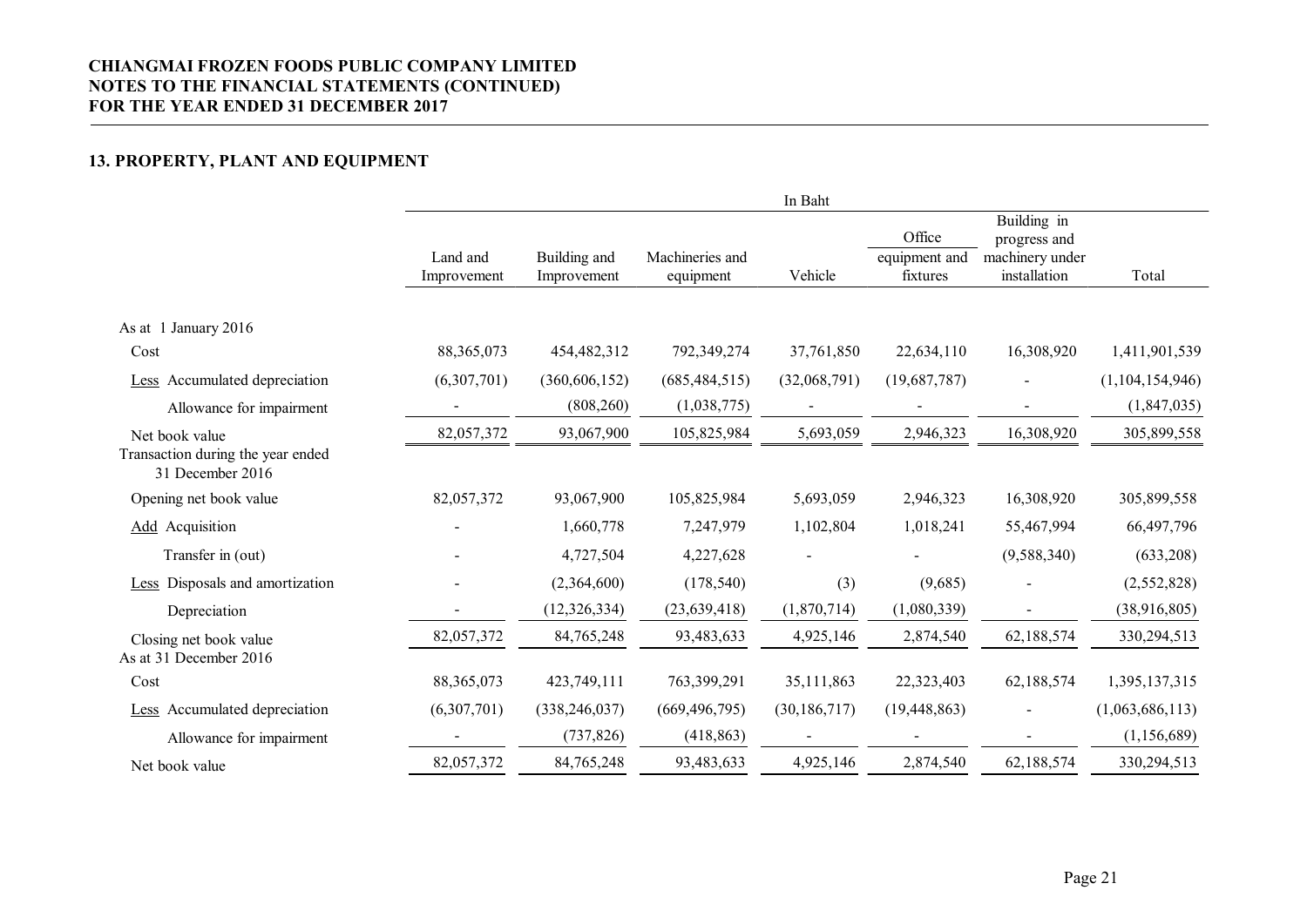# **13. PROPERTY, PLANT AND EQUIPMENT (CON'T)**

|                                                       |                         |                             |                              | In Baht        |                                  |                                                                |                 |
|-------------------------------------------------------|-------------------------|-----------------------------|------------------------------|----------------|----------------------------------|----------------------------------------------------------------|-----------------|
|                                                       | Land and<br>Improvement | Building and<br>Improvement | Machineries and<br>equipment | Vehicle        | Office equipment<br>and fixtures | Building in<br>progress and<br>machinery under<br>installation | Total           |
| Transaction during the year ended<br>31 December 2017 |                         |                             |                              |                |                                  |                                                                |                 |
| Opening net book value                                | 82,057,372              | 84,765,248                  | 93,483,633                   | 4,925,146      | 2,874,540                        | 62,188,574                                                     | 330,294,513     |
| <b>Add</b> Acquisition                                |                         | 4,324,575                   | 9,461,645                    | 9,262,500      | 1,972,705                        | 41,935,080                                                     | 66,956,505      |
| Transfer in (out)                                     | $\blacksquare$          | 61,559,448                  | 35,986,975                   |                | 79,923                           | (98, 699, 153)                                                 | (1,072,807)     |
| <b>Less</b> Disposals and amortization                |                         | (7,928)                     | (53, 278)                    | (3)            | (53)                             |                                                                | (61,262)        |
| Depreciation                                          |                         | (14, 533, 709)              | (25, 342, 252)               | (2,421,033)    | (1,098,240)                      |                                                                | (43, 395, 234)  |
| Closing net book value<br>At 31 December 2017         | 82,057,372              | 136, 107, 634               | 113,536,723                  | 11,766,610     | 3,828,875                        | 5,424,501                                                      | 352,721,715     |
| Cost                                                  | 88, 365, 073            | 489,380,696                 | 793,570,761                  | 41,615,354     | 23,503,326                       | 5,424,501                                                      | 1,441,859,711   |
| <b>Less</b> Accumulated depreciation                  | (6,307,701)             | (352,605,670)               | (679, 887, 018)              | (29, 848, 744) | (19,674,451)                     |                                                                | (1,088,323,584) |
| Allowance for impairment                              |                         | (667, 392)                  | (147,020)                    |                |                                  |                                                                | (814, 412)      |
| Net book value                                        | 82,057,372              | 136, 107, 634               | 113,536,723                  | 11,766,610     | 3,828,875                        | 5,424,501                                                      | 352,721,715     |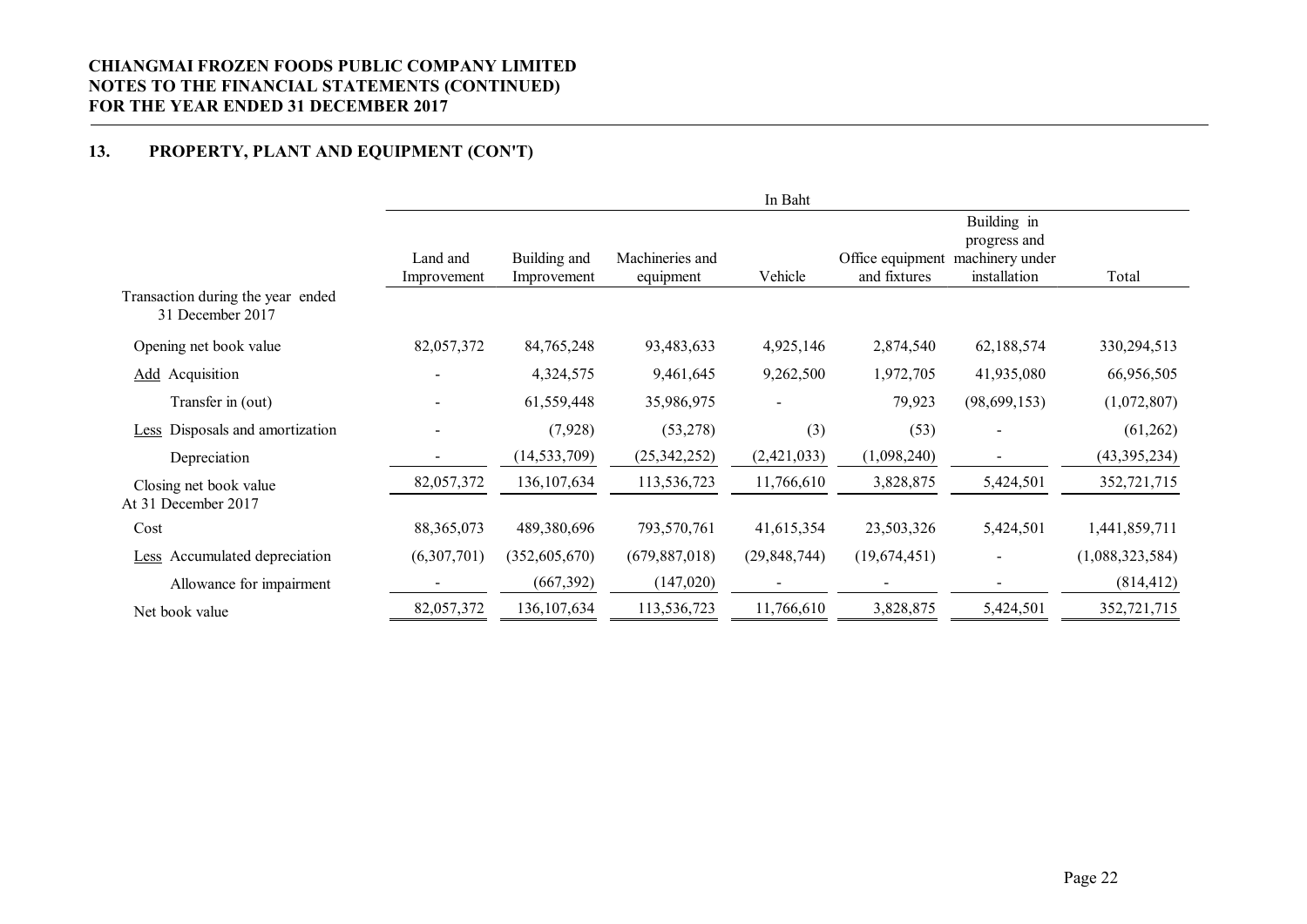### **14. LEASE DEPOSIT**

On 25 March 2016, The Company has signed the pre-deposit lease agreement with the lessor. The pre lease deposit agreement for the land of 47.73 Acres has the total lease value through the lease period of U.S. Dollars 1.43 million (equivalent to Baht 50.57 million at exchange rate from Bank of Thailand as of 25 March 2016 stated 35.32 Baht/USD). The lease period is 50 years and the 2 extension offering right considered 10 years for each extension. The Company shall arrange the deposit for 50% of total lease value, considering U.S. Dollars 0.71 million (equivalent to Baht 25.3 million) immediately after signing the pre lease deposit agreement on 25 March 2016. The remaining lease value shall be paid upon the lease agreement date. The lessor is obliged to fill the land appropriate for the plant construction, and coordinate with the authorities to arrange the usage of land allowed the construction of plant prior to the entering of lease agreement with the Company's subsidiary currently determining for the incorporation in Myanmar, within 9 months started from 1 April 2016.

However, due to the difficulties in coordination with the Myanmar authorities, the Board of Director's Meeting No. 5/2016 has considered with the legal advisor and conclude that since the company still maintain their intention to invest in the project, the timeframe to complete the precedent conditions prior the engaging in lease agreement between the Lessor and the subsidiary shall be extended to be within 2018. In this regards, the intention shall be advised to Lessor to further acknowledge and proceed.

|                                                     | In Baht       |                         |               |  |
|-----------------------------------------------------|---------------|-------------------------|---------------|--|
|                                                     | Software      | Software in<br>progress | Total         |  |
| As at 1 January 2016                                |               |                         |               |  |
| Cost                                                | 3,388,462     | 6,012,218               | 9,400,680     |  |
| Accumulated amortization                            | (1,903,365)   |                         | (1,903,365)   |  |
| Net book value                                      | 1,485,097     | 6,012,218               | 7,497,315     |  |
| Transactions during the year ended 31 December 2016 |               |                         |               |  |
| Opening net book value                              | 1,485,097     | 6,012,218               | 7,497,315     |  |
| Add: Acquisition                                    |               | 1,389,950               | 1,389,950     |  |
| Transfer in (transfer out)                          | 2,379,181     | (2,379,181)             |               |  |
| Less: Amortization                                  | (330, 655)    |                         | (330, 655)    |  |
| Closing net book value                              | 3,533,623     | 5,022,987               | 8,556,610     |  |
| As at 31 December 2016                              |               |                         |               |  |
| Cost                                                | 5,767,643     | 5,022,987               | 10,790,630    |  |
| Accumulated amortization                            | (2, 234, 020) |                         | (2, 234, 020) |  |
| Net book value                                      | 3,533,623     | 5,022,987               | 8,556,610     |  |

# **15. INTANGIBLE ASSETS - SOFTWARE**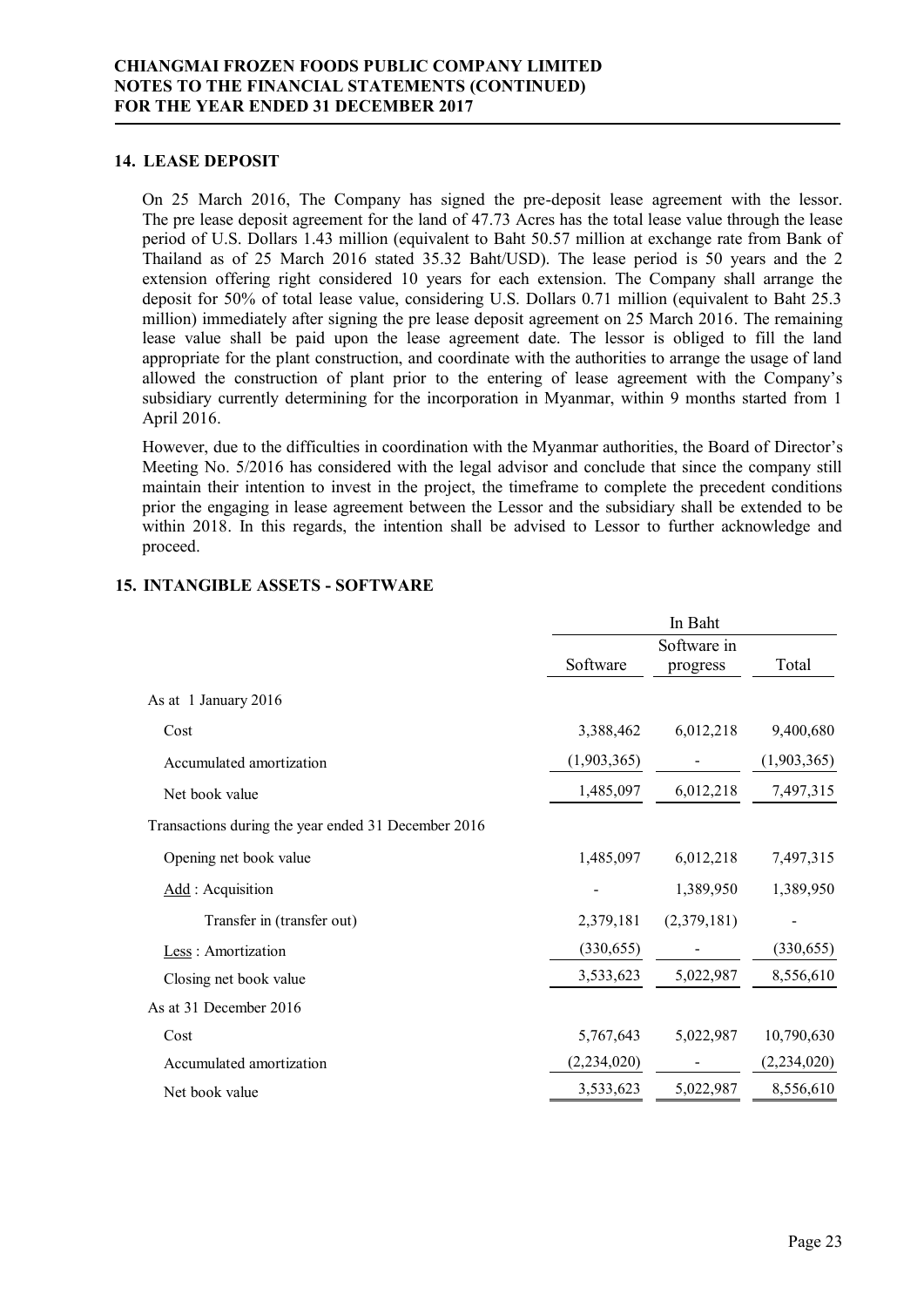|                                                     | In Baht     |                         |             |
|-----------------------------------------------------|-------------|-------------------------|-------------|
|                                                     | Software    | Software in<br>progress | Total       |
| Transactions during the year ended 31 December 2017 |             |                         |             |
| Opening net book value                              | 3,533,623   | 5,022,987               | 8,556,610   |
| Add : Acquisition                                   | 804,000     | 594,000                 | 1,398,000   |
| Transfer in (transfer out)                          | 1,981,610   | (1,981,610)             |             |
| Less: Amortization                                  | (429,006)   |                         | (429,006)   |
| Closing net book value                              | 5,890,227   | 3,635,377               | 9,525,604   |
| As at 31 December 2017                              |             |                         |             |
| Cost                                                | 8,553,252   | 3,635,377               | 12,188,629  |
| Accumulated amortization                            | (2,663,025) |                         | (2,663,025) |
| Net book value                                      | 5,890,227   | 3,635,377               | 9,525,604   |

# **16. BANK OVERDRAFTS AND SHORT - TERM LOANS**

As at 31 December 2017 and 2016, the Company has the overdrafts and short-term loans lines amounted to Baht 473 million and Baht 406 million, respectively. The facilities charge an interest at the rate of MOR per annum.

# **17. TRADE AND OTHER PAYABLES**

|                  |            | In Baht    |  |  |
|------------------|------------|------------|--|--|
|                  | 2017       | 2016       |  |  |
| Trade payables   | 26,512,889 | 29,348,671 |  |  |
| Accrued expenses | 38,177,087 | 43,180,334 |  |  |
| Others           | 1,965,784  | 2,356,603  |  |  |
| Total            | 66,655,760 | 74,885,608 |  |  |

### **18. LIABILITIES UNDER FINANCE LEASE AGREEMENTS**

|                                            | In Baht    |                          |  |
|--------------------------------------------|------------|--------------------------|--|
|                                            | 2017       | 2016                     |  |
| Liabilities under finance lease agreements | 4,055,718  | $\overline{\phantom{a}}$ |  |
| Less Deferred Interest and input tax       | (510, 870) | ۰                        |  |
| Current portion of liabilities under       |            |                          |  |
| finance lease agreements                   | (835, 723) |                          |  |
| Net                                        | 2,709,125  |                          |  |

The Company has entered into the finance lease agreements with leasing companies for lease of vehicles for use in their operations, whereby they are committed to pay rental on a monthly basis. The term of the agreements is generally 4 - 5 years.

 $I = I$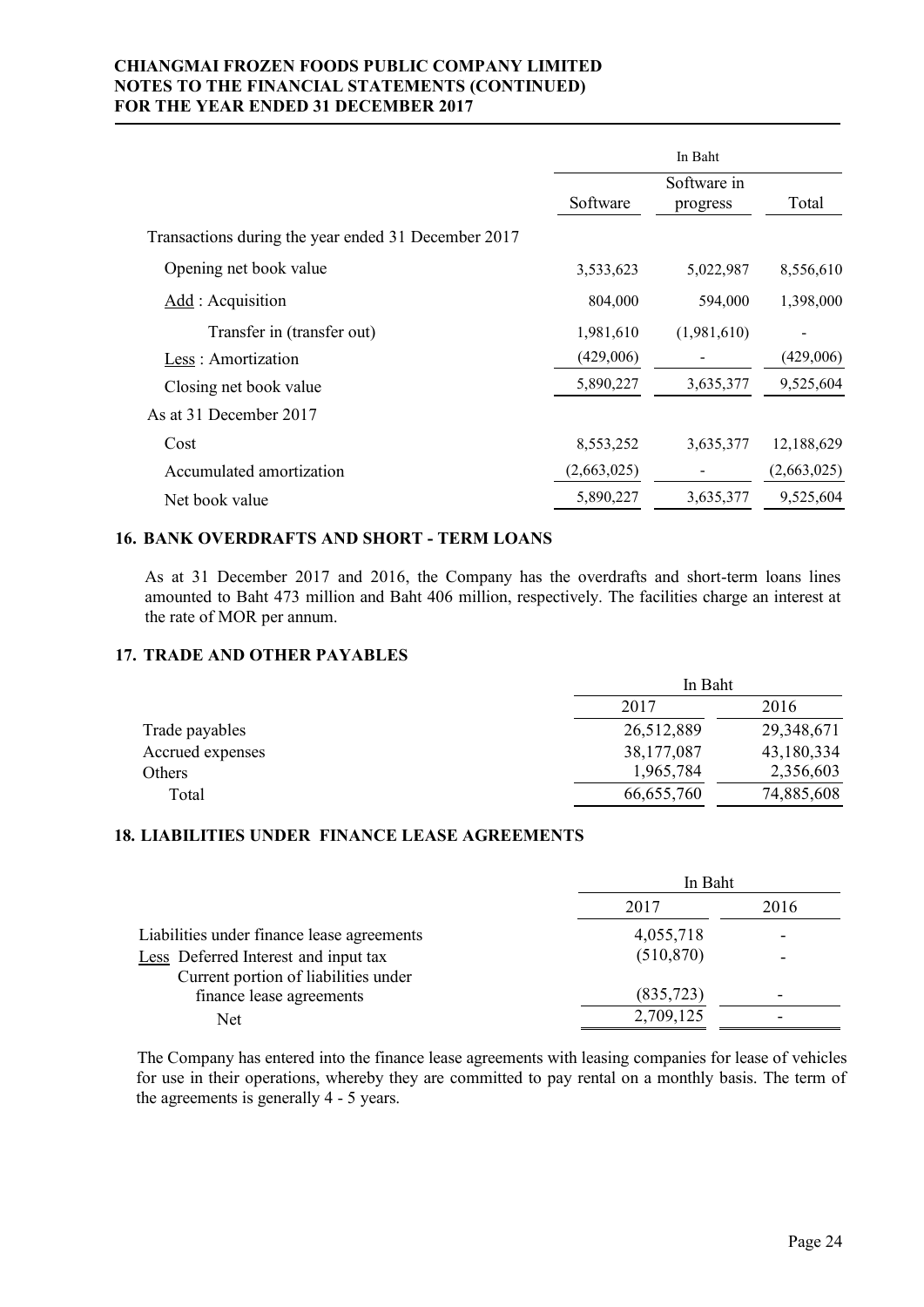As at 31 December 2017, future minimum lease payments required under the finance lease agreements were as follows:

|                                                | In Million Baht |               |        |  |
|------------------------------------------------|-----------------|---------------|--------|--|
|                                                | Less than       |               |        |  |
|                                                | vear            | $1 - 5$ years | Total  |  |
| Future minimum lease payments                  | 1.12            | 2.94          | 4.06   |  |
| Deferred interest expenses                     | (0.21)          | (0.31)        | (0.52) |  |
| Present value of future minimum lease payments | 0.91            | 2.63          | 3.54   |  |

#### **19. EMPLOYEE BENEFIT OBLIGATIONS**

The Company adopted TAS 19 Employee Benefits with effect from 1 January 2011.

The Company operate post - employment benefit and pension based on the requirement of Thai Labour Protection Act B.E. 2541 (1998) to provide retirement benefits and other long term benefit to employees based on pensionable remuneration and length of service.

Movement in the present value of the defined benefit obligations:

|                                            | In Baht       |            |  |
|--------------------------------------------|---------------|------------|--|
|                                            | 2017          | 2016       |  |
| For the year ended 31 December             |               |            |  |
| Defined benefit obligations at 1 January   | 44,907,938    | 40,934,900 |  |
| Included in profit or loss:                |               |            |  |
| Interest on obligation                     | 2,837,737     | 2,754,048  |  |
| Current service costs                      | 2,029,634     | 1,859,190  |  |
| Actuarial gains                            |               |            |  |
| Financial assumptions changes              | 2,639,730     |            |  |
| Demographic assumptions changes            | (6,219,271)   |            |  |
| Experience adjustments                     | 2,268,116     |            |  |
| Benefit paid for the year                  | (2, 234, 900) | (640, 200) |  |
| Defined benefit obligations at 31 December | 46,228,984    | 44,907,938 |  |

Line items in profit or loss under which long - term employee benefit expenses are recognized are as followed:

|                         |           | In Baht   |  |  |
|-------------------------|-----------|-----------|--|--|
|                         | 2017      | 2016      |  |  |
| Costs of sales          | 3,862,452 | 3,654,313 |  |  |
| Sales expenses          | 128,026   | 126,001   |  |  |
| Administrative expenses | 876,893   | 832,924   |  |  |
| Total                   | 4,867,371 | 4,613,238 |  |  |

The Company expect to pay Baht 4.01 million of long - term employee benefits during the next year (2016: Baht 1.95 million).

As at 31 December 2017, the weighted average duration of the liabilities for long - term employee benefit is 14 years.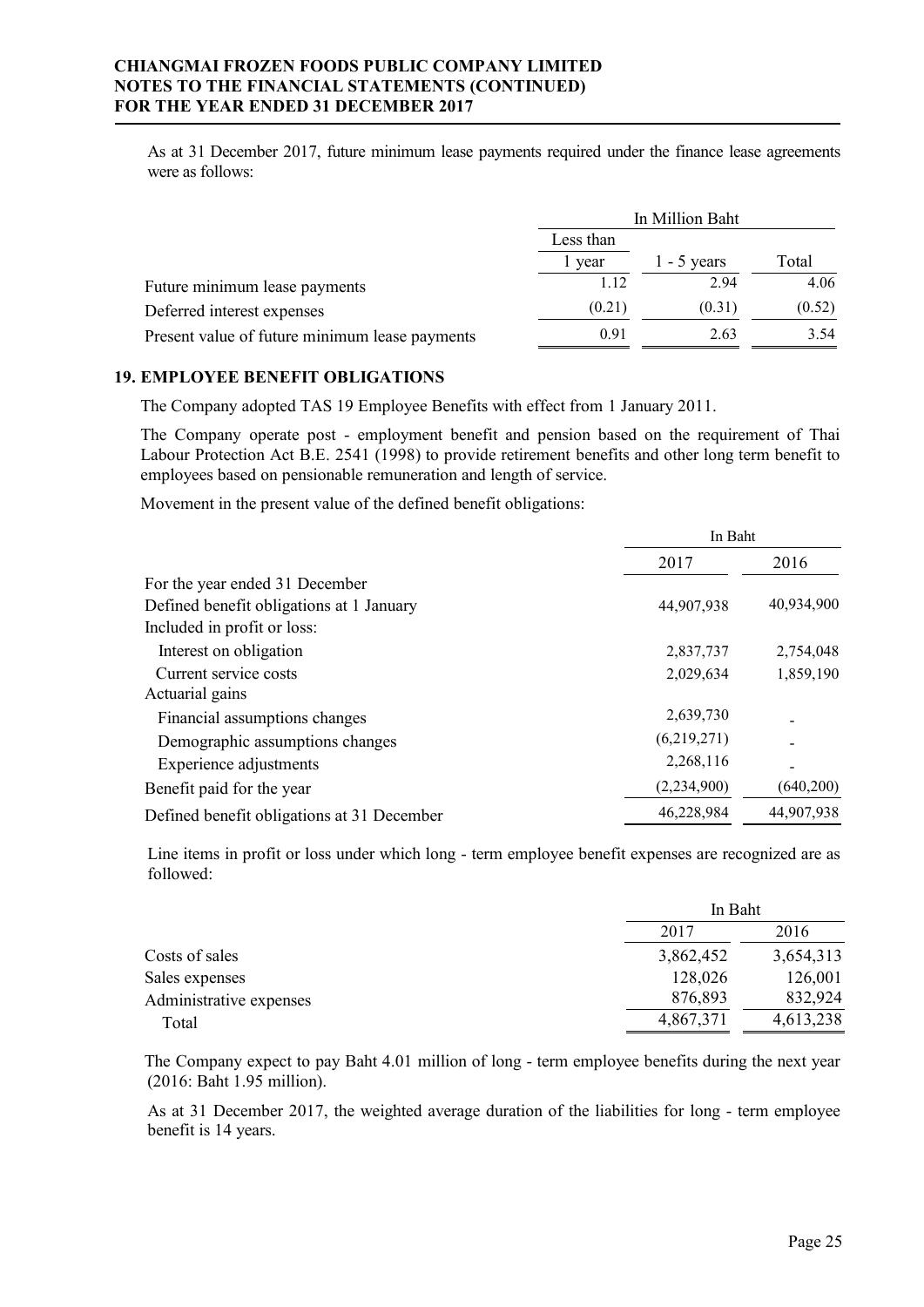Principal actuarial assumptions at the reporting date

|                        | 2017                                                     | 2016                                                     |
|------------------------|----------------------------------------------------------|----------------------------------------------------------|
| Discount rate          | $2.78 - 3.14\%$ per annum                                | 4.16 $\%$ per annum                                      |
| Salary increase rate   | $1.08 - 3.81\%$                                          | 5.82%                                                    |
| Employee turnover rate | Scale related to Age<br>ranging from $0 - 48\%$          | Scale related to Age<br>ranging from $0 - 26\%$          |
| Mortality rate         | According to Thailand TMO<br>2008 male and female tables | According to Thailand TMO<br>2008 male and female tables |

### **Sensitivity analysis**

Reasonably possible changes at the reporting date to one of the relevant actuarial assumptions, holding other assumptions constant, would have affected the defined benefit obligation by the amounts shown below.

|                                           | In Million Baht |                   |          |          |  |
|-------------------------------------------|-----------------|-------------------|----------|----------|--|
|                                           |                 | 2017              | 2016     |          |  |
| Defined benefit obligation at 31 December |                 | Increase Decrease | Increase | Decrease |  |
| Discount rate $(0.5 %$ movement)          | (1.70)          | 1.81              | (1.75)   | 1.87     |  |
| Salary Increase Rate (0.5% movement)      | 2.04            | (1.93)            | 2.17     | (2.02)   |  |
| Turnover Rate (0.5% movement)             | (1.00)          | 1.08              | (2.17)   | 2.34     |  |

Although the analysis does not take account of the full distribution of cash flows expected under the plan, it does provide an approximation of the sensitivity of the assumptions shown.

# **20. LEGAL RESERVE**

Under the provisions of the Limited Public Company Act B.E 2535, the Company is required to appropriate at least 5% of its annual net income after deduction of the deficit brought forward (if any) as reserve fund until the reserve equal to 10% of authorized share capital. The reserve is not available for dividend distribution.

# **21. DIVIDENDS PAID**

| Dividend                                                                                        | Approved by                                                            | Number of<br>ordinary shares<br>(Million Shares) | Dividend<br>per share<br>(Baht per share) | Dividend<br>(Million Baht) | Date of<br>payment |
|-------------------------------------------------------------------------------------------------|------------------------------------------------------------------------|--------------------------------------------------|-------------------------------------------|----------------------------|--------------------|
| Interim dividend paid from<br>operating results for the six-month<br>periods ended 30 June 2017 | At the Company's Board of<br>Directors meeting dated<br>11 August 2017 | 381                                              | 0.14                                      | 53.36                      | September<br>2017  |
| Interim dividend paid from the<br>operating results year 2016<br>Total dividends paid year 2017 | At the ordinary shareholders'<br>meeting dated 27 April 2017           | 381                                              | 0.35                                      | 133.40<br>186.76           | May 2017           |
| Interim dividend paid from the<br>operating results year 2015                                   | At the ordinary shareholders'<br>meeting dated 26 April 2016           | 381                                              | 0.20                                      | 76.23                      | May 2016           |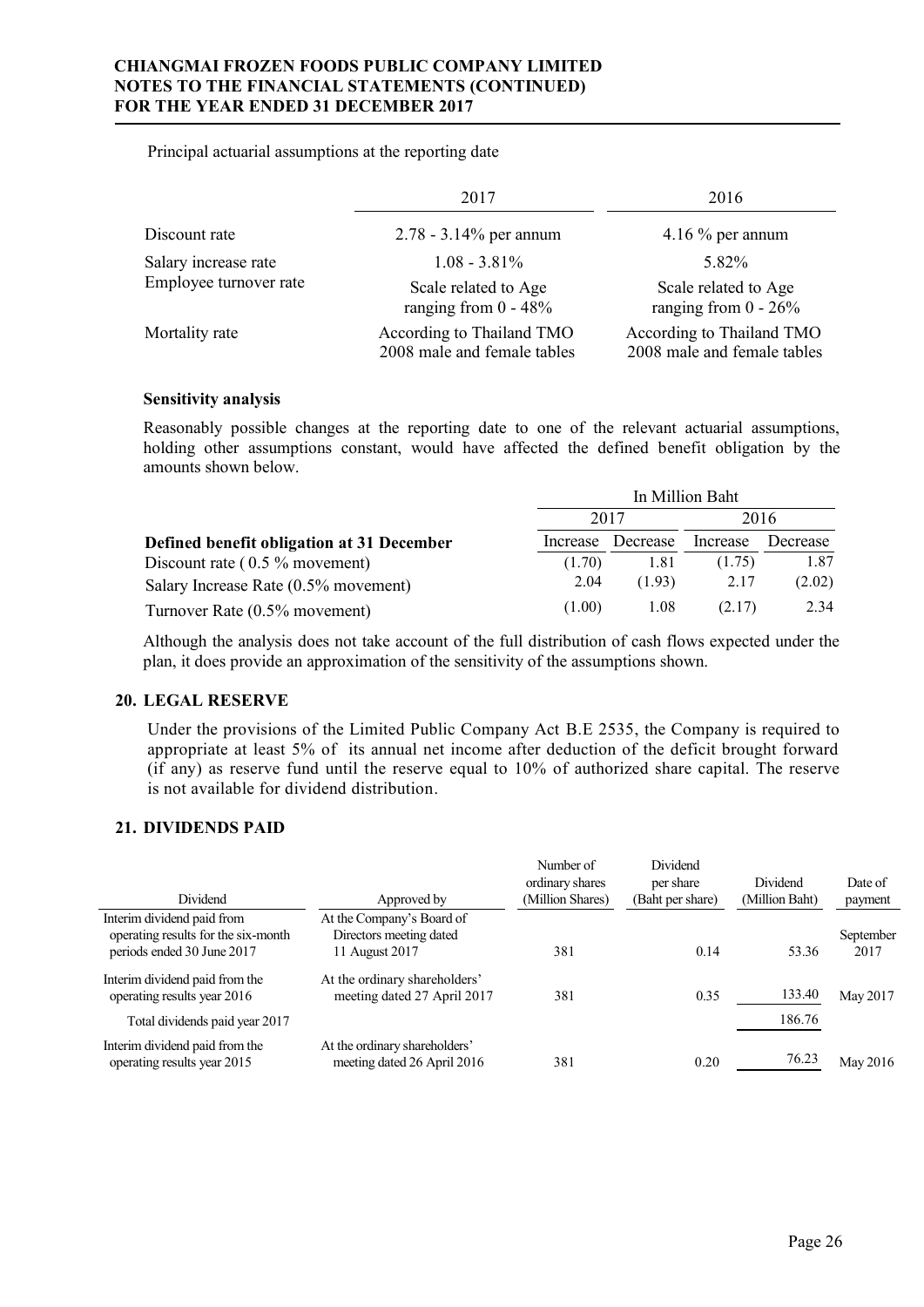### **22. EXPENSES BY NATURE**

Significant expenses by nature are as follows :

|                                     | In Baht        |               |  |
|-------------------------------------|----------------|---------------|--|
|                                     | 2017           | 2016          |  |
| Changes in finished goods, semi-    |                |               |  |
| finished products and raw materials | (98, 430, 150) | 98,430,377    |  |
| Purchase raw materials              | 530,733,697    | 393,784,813   |  |
| Depreciation and amortization       | 43,824,241     | 39,247,460    |  |
| Staff costs                         | 289,722,763    | 267, 270, 366 |  |

### **23. SEGMENT INFORMATION**

Operating segment information is reported in a manner consistent with the internal reports that are regularly reviewed by the chief operating decision maker in order to make decisions about the allocation of resources to the segment and assess its performance.

The Company has engaged in business of manufacturing and distribution of frozen vegetables and operated in one geographical area in Thailand. Therefore, these financial statements do not present the geographical segment.

For the year 2017 , export sales of the Company was 97% of total sales (2016 : 98% of total sales)

Major customers

For the year 2017, the Company has revenue from 4 major customers, representing 82% of total revenue, arising from manufacturing and distribution of frozen vegetables (2016: 74% of total revenue was derived from 3 major customers).

# **24. PROVIDENT FUND**

The Company established a contributory registered provident fund in accordance with the Provident fund Act B. E. 2530 Under the provident fund, the Company contributes an amount equivalent to the employees' contribution, which is 3% of their basic salaries. The company appointed The Siam Commercial Bank Public Co., Ltd. as a fund manager to manage the fund in accordance with the Provident Fund Act B.E. 2530, which was amended by the Provident Fund Act (No.2) B.E. 2542, under supervision of the Office of the Securities and Exchange Commission.

The Company's contribution net of the refund amount for the years ended 31 December 2017 and 2016 amounted to Baht 1.7 million and Baht 1.8 million, respectively.

### **25. INCOME TAX**

Income tax expenses for the year ended 31 December 2017 and 2016 are made up as follows:

|                                                               | In Baht    |             |  |
|---------------------------------------------------------------|------------|-------------|--|
|                                                               | 2017       | 2016        |  |
| Income tax recognized in profit or loss                       |            |             |  |
| <b>Current income tax</b>                                     |            |             |  |
| Current year                                                  | 38,068,668 | 50,837,201  |  |
| Deferred tax                                                  |            |             |  |
| Relating to origination and reversal of temporary differences | (624, 727) | (3,362,542) |  |
| <b>Total</b>                                                  | 37,443,941 | 47,474,659  |  |
| Income tax recognised in other comprehensive income           |            |             |  |
| Actuarial gain                                                | 262,285    |             |  |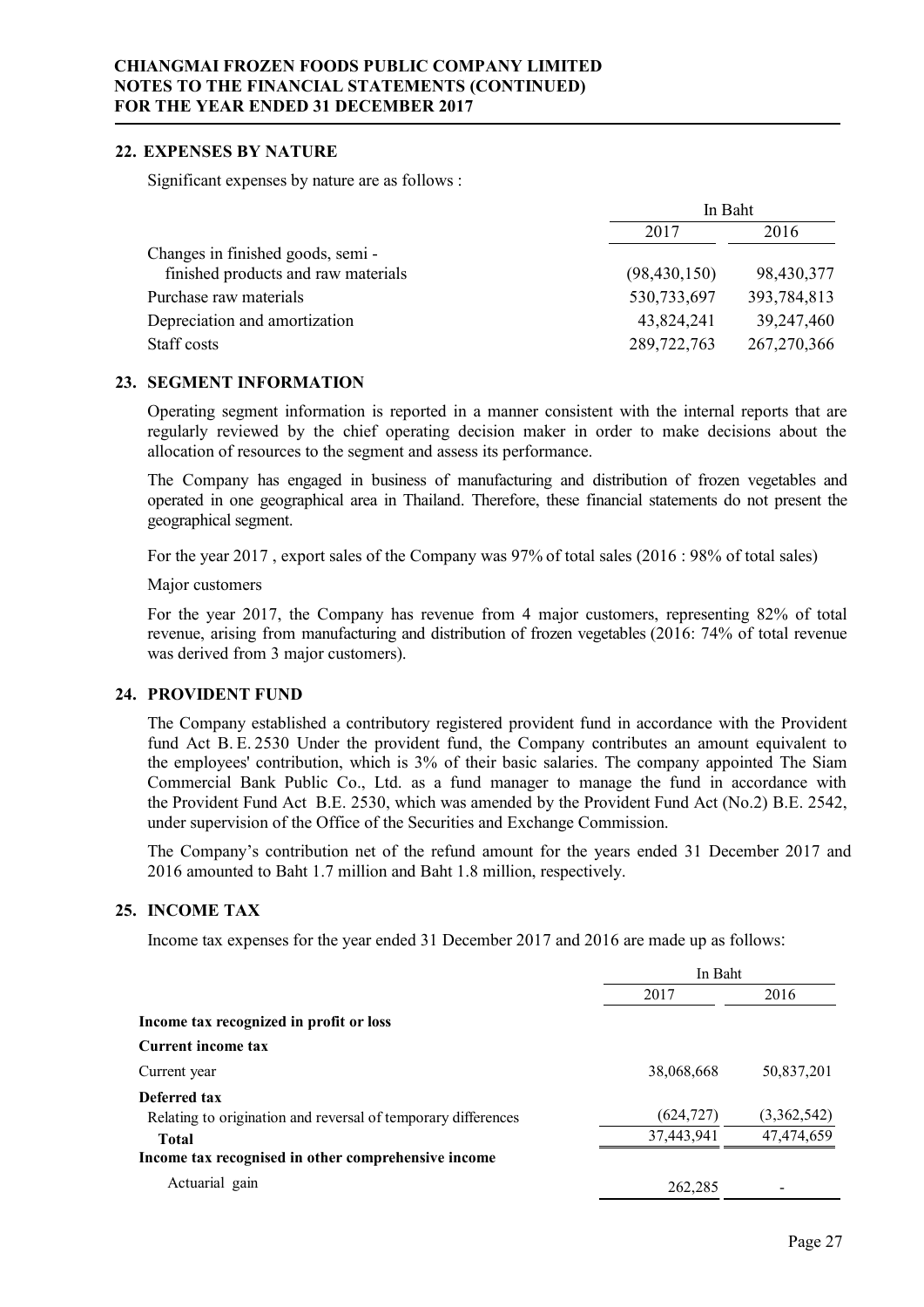|                                                               | In Baht     |             |  |
|---------------------------------------------------------------|-------------|-------------|--|
|                                                               | 2017        | 2016        |  |
| Accounting profit before corporate income tax                 | 197,850,126 | 243,850,731 |  |
| Applicable tax rate $(\% )$                                   | 20          | 20          |  |
| Income tax using the Thai corporation tax rate                | 39,570,025  | 48,770,147  |  |
| Incoming not subject to tax                                   | (40,000)    |             |  |
| Incoming for tax purposes                                     |             | 1,509,899   |  |
| Addition expenses deductible for tax purposes                 | (2,757,121) | (1,278,275) |  |
| Expenses not deductible for tax purposes                      | 1,295,764   | 1,835,430   |  |
| <b>Current tax</b>                                            | 38,068,668  | 50,837,201  |  |
| Relating to origination and reversal of temporary differences | (624, 727)  | (3,362,542) |  |
| Income tax expense                                            | 37,443,941  | 47,474,659  |  |

Deferred tax assets is presented in the statement of financial positions as follows:

|                                               | In Baht    |            |  |
|-----------------------------------------------|------------|------------|--|
|                                               | 2017       | 2016       |  |
| <b>Statements of financial position</b>       |            |            |  |
| Increase in deferred tax assets               |            |            |  |
| Allowance for doubtful accounts               | 131,510    | 124,379    |  |
| Allowance for diminution of inventories       | 1,433,846  | 1,439,091  |  |
| Provisions for employee benefit obligations   | 9,245,798  | 8,981,588  |  |
| Increase in deferred tax liabilities          |            |            |  |
| Premium on revaluation of trading investments | (40,000)   | (136, 346) |  |
|                                               | 10,771,154 | 10,408,712 |  |

# **26. FAIR VALUE OF FINANCIAL INSTRUMENTS**

As at 31 December 2017 and 2016, the Company had the assets and liabilities that were measured at fair value using different levels of inputs as follows:

|                                                             |         |               |         | (Unit: Baht)  |
|-------------------------------------------------------------|---------|---------------|---------|---------------|
|                                                             | 2017    |               |         |               |
|                                                             | Level 1 | Level 2       | Level 3 | Total         |
| Assets measured at fair value<br>Held for trade investments |         |               |         |               |
| Unit Trust                                                  |         | 180, 199, 999 |         | 180, 199, 999 |
| Assets for which fair value are disclosed                   |         |               |         |               |
| Investment property                                         |         | 76,258,000    |         | 76,258,000    |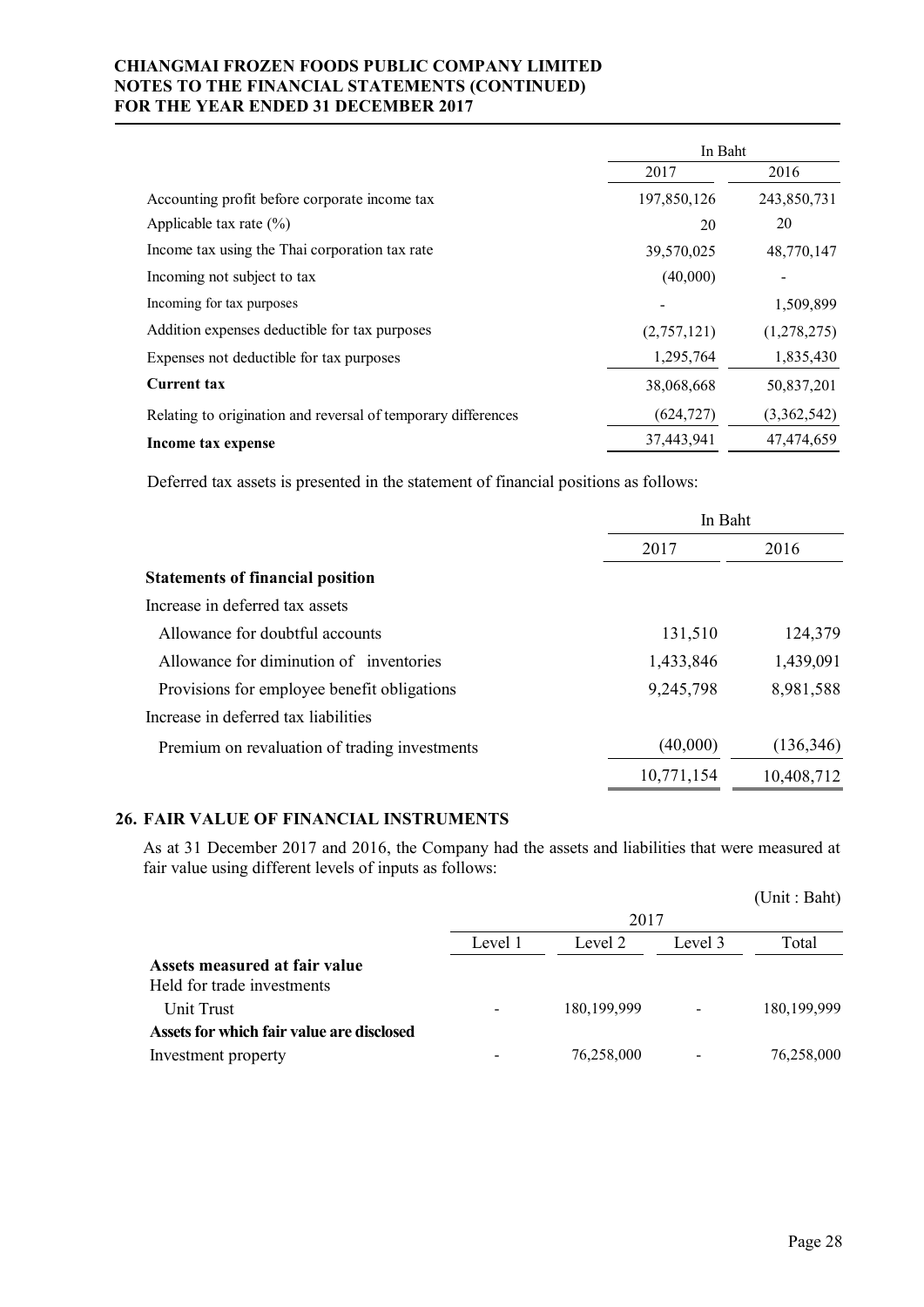|                                                                  |         |             |         | (Unit : Baht) |
|------------------------------------------------------------------|---------|-------------|---------|---------------|
|                                                                  |         | 2016        |         |               |
|                                                                  | Level 1 | Level 2     | Level 3 | Total         |
| Assets measured at fair value<br>Held for trade investments      |         |             |         |               |
| Unit Trust                                                       |         | 150,681,734 | -       | 150,681,734   |
| Assets for which fair value are disclosed<br>Investment property |         | 76,258,000  |         | 76,258,000    |
|                                                                  |         |             |         |               |

# **27. FINANCIAL INSTRUMENTS**

### **27.1 Credit risk**

The Company exposed to credit risks mainly relating to their trade accounts receivable. However, the management has policies to provide adequate allowances for any possible losses that might be incurred in connection with their receivables.

## **27.2 Foreign currency risk and risk management**

The Company exposure to foreign currency risk relates primarily to their business transactions which are denominated in foreign currencies. The Company has policies to hedge such risks by using derivative financial instruments. As at 31 December 2017, the Company have outstanding forward foreign exchange selling contracts total of U.S. Dollars 26.5 million in exchange of Baht 879.2 million with 4 commercial banks. The contract will be due within 6 - 12 months. Per comparative between fair value and contract value, the loss amounting Baht 17.1 million is incurred.

### **27.3 Interest rate risk**

The Company were exposed to interest risks because it held deposits to financial institutions. However, such financial assets are month short - term, the Company believed that the future fluctuation on market interest rate would not provided significant effect to their operation and cash flow; therefore, no financial derivative was adopted to manage such risks.

### **27.4 Fair value of financial instruments**

Since the majority of the Company's financial instruments are short-term in nature, their fair value is not expected to be materially different from the amounts presented in the statement of financial position.

# **28. COMMITMENT AND CONTINGENT LIABILITIES**

As at 31 December 2017

- 28.1 The Company has commitments for software license and system consulting agreement amounting of Baht 0.5 million.
- 28.2 The Company has commitment to pay the financial advisory about investment in Myanmar amounting to approximately Baht 0.3 million.
- 28.3 The Company has contingently liability for bank guarantees issued in favor of government agency amounting to approximately Baht 11.0 million.